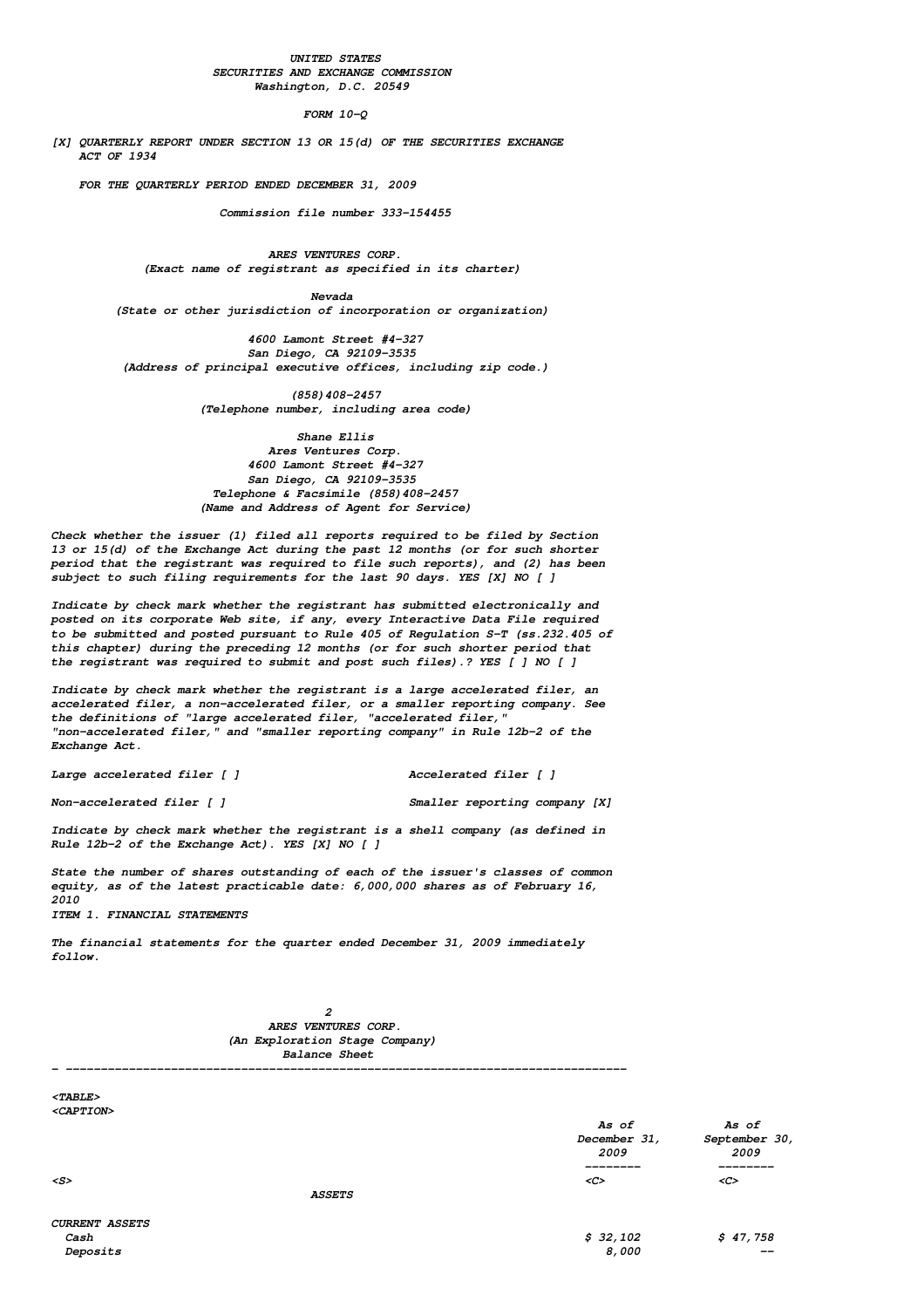| TOTAL CURRENT ASSETS                                                                                                                                                                  | ._______<br>40,102   | 47,758                        |
|---------------------------------------------------------------------------------------------------------------------------------------------------------------------------------------|----------------------|-------------------------------|
| TOTAL ASSETS                                                                                                                                                                          | \$40,102<br>======== | \$47,758<br>========          |
| LIABILITIES & STOCKHOLDERS' EQUITY                                                                                                                                                    |                      |                               |
| <b>CURRENT LIABILITIES</b><br>Accounts Payable                                                                                                                                        | \$                   | \$4,000                       |
| TOTAL CURRENT LIABILITIES                                                                                                                                                             |                      | 4,000                         |
| TOTAL LIABILITIES                                                                                                                                                                     | --                   | 4,000                         |
| STOCKHOLDERS' EQUITY<br>Common stock, (\$0.001 par value, 75,000,000 shares authorized;<br>6,000,000 shares issued and outstanding as of December 31, 2009<br>and September 30, 2009) | 6,000                | 6,000                         |
| Additional paid-in capital                                                                                                                                                            | 69,000               | 69,000                        |
| Deficit accumulated during development stage                                                                                                                                          | (34,898)             | (31, 242)                     |
| TOTAL STOCKHOLDERS' EQUITY                                                                                                                                                            | 40,102               | --------<br>43,758<br>_______ |
| TOTAL LIABILITIES & STOCKHOLDERS' EQUITY                                                                                                                                              | \$40,102             | \$47,758<br>========          |
|                                                                                                                                                                                       | --------<br>======== |                               |

**</TABLE>**

**See Notes to Financial Statements**

**3 ARES VENTURES CORP. (An Exploration Stage Company) Statement of Operations**

**- --------------------------------------------------------------------------------**

**<TABLE> <CAPTION>**

| <b><caption></caption></b>             |                                                                         |                                                                   |                                                                                  |
|----------------------------------------|-------------------------------------------------------------------------|-------------------------------------------------------------------|----------------------------------------------------------------------------------|
|                                        | <i>Three Months</i><br>ended<br><i>December 31,</i><br>2009<br>________ | Three Months<br>ended<br><i>December 31,</i><br>2008<br>_________ | September 25, 2008<br>(inception)<br>through<br>December 31,<br>2009<br>________ |
| $\langle S \rangle$                    | $\langle C \rangle$                                                     | $\langle C \rangle$                                               | $\langle C \rangle$                                                              |
| <b>REVENUES</b>                        |                                                                         |                                                                   |                                                                                  |
| Revenues                               | \$                                                                      | \$                                                                | \$<br>0                                                                          |
| <b>TOTAL REVENUES</b>                  |                                                                         |                                                                   | O                                                                                |
| OPERATIONG EXPENSES                    |                                                                         |                                                                   |                                                                                  |
| Office and Administration              | 157                                                                     | 2,752                                                             | 6,288                                                                            |
| Mineral Exploration Expenses           |                                                                         | 7,000                                                             | 15,611                                                                           |
| Professional Fees                      | 3,500                                                                   | 5,000<br>----------                                               | <i>13,000</i><br>---------                                                       |
| TOTAL OPERATING EXPENSES               | (3, 657)                                                                | (14, 752)                                                         | (34,899)                                                                         |
| Provision for Income Taxes             |                                                                         |                                                                   |                                                                                  |
|                                        |                                                                         |                                                                   |                                                                                  |
| NET INCOME (LOSS)                      | (3, 657)<br>s.                                                          | \$(14, 752)                                                       | \$(34,898)                                                                       |
|                                        |                                                                         | ==========                                                        | ----------                                                                       |
| <b>BASIC EARNINGS (LOSS) PER SHARE</b> | $\dot{s}$ (0.00)                                                        | \$<br>(0.00)                                                      |                                                                                  |
|                                        | ==========                                                              | ==========                                                        |                                                                                  |
| WEIGHTED AVERAGE NUMBER OF             |                                                                         |                                                                   |                                                                                  |
| COMMON SHARES OUTSTANDING              | 6,000,000                                                               | 3,000,000                                                         |                                                                                  |
|                                        | ==========                                                              | ==========                                                        |                                                                                  |

**</TABLE>**

**See Notes to Financial Statements**

**4 ARES VENTURES CORP. (An Exploration Stage Company) Statement of Cash Flows - --------------------------------------------------------------------------------**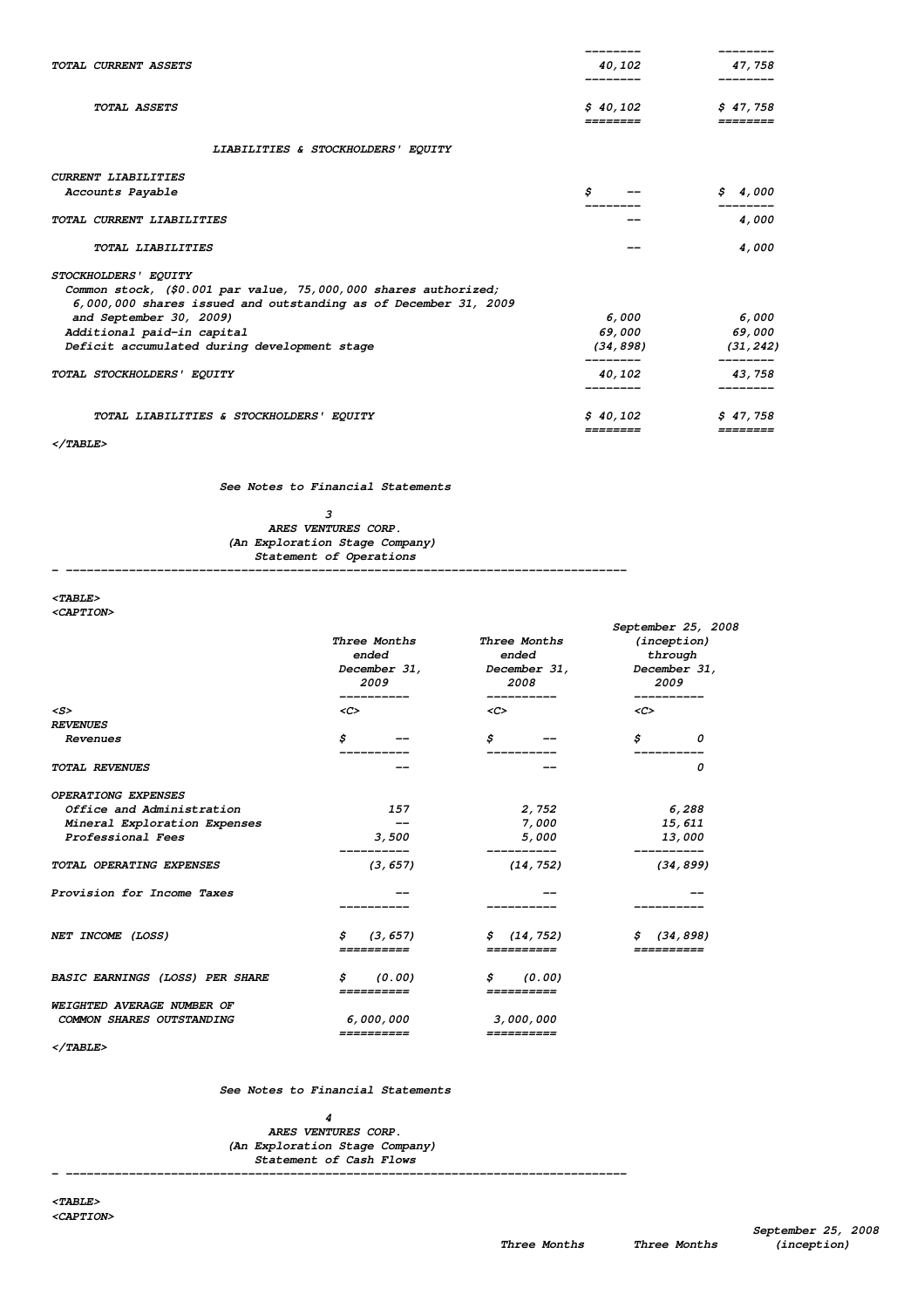|                                                                                              | ended<br>December 31,<br>2009 | ended<br>December 31,<br>2008 | through<br>December 31,<br>2009 |
|----------------------------------------------------------------------------------------------|-------------------------------|-------------------------------|---------------------------------|
| $\langle S \rangle$                                                                          | <c></c>                       | $\langle C \rangle$           | <c></c>                         |
| OPERATING ACTIVITIES                                                                         |                               |                               |                                 |
| Net income (loss)                                                                            | \$(3, 657)                    | \$(14, 752)                   | \$(34,898)                      |
| Adjustments to reconcile net loss to net cash<br>provided by (used in) operating activities: |                               |                               |                                 |
| Changes in operating assets and liabilities:                                                 |                               |                               |                                 |
| (Increase) Decrease in Deposits                                                              | (8,000)                       |                               | (8,000)                         |
| Increase (decrease) in Accounts Payable                                                      | (4,000)                       | (515)                         |                                 |
| Increase (decrease) in Loan from Director                                                    | --                            | 350                           |                                 |
| NET CASH PROVIDED BY (USED IN) OPERATING ACTIVITIES                                          | (15, 657)                     | (14, 917)                     | (42, 898)                       |
| INVESTING ACTIVITIES                                                                         |                               |                               |                                 |
| NET CASH PROVIDED BY (USED IN) INVESTING ACTIVITIES                                          |                               |                               |                                 |
| <b>FINANCING ACTIVITIES</b>                                                                  |                               |                               |                                 |
| Issuance of common stock                                                                     |                               |                               | 75,000                          |
| Stock Subscription Receivable                                                                |                               | 13,000<br>---------           |                                 |
| NET CASH PROVIDED BY (USED IN) FINANCING ACTIVITIES                                          |                               | 13,000                        | 75,000                          |
| NET INCREASE (DECREASE) IN CASH                                                              | (15, 657)                     | (1, 917)                      | 32,102                          |
| CASH AT BEGINNING OF PERIOD                                                                  | 47,758                        | 2,000                         |                                 |
| CASH AT END OF PERIOD                                                                        | \$32,102                      | s.<br>83                      | \$32,102                        |
| SUPPLEMENTAL DISCLOSURES OF CASH FLOW INFORMATION                                            | $=$ $=$ $=$ $=$ $=$ $=$ $=$   | ========                      | ========                        |
|                                                                                              |                               |                               |                                 |
| Cash paid during period for:                                                                 |                               |                               |                                 |
| <b>Interest</b>                                                                              | \$                            | \$                            | S                               |
|                                                                                              | ========                      | ========                      | ========                        |
| Income Taxes                                                                                 | s                             | \$                            |                                 |
|                                                                                              | ========                      | ========                      | ========                        |

**- --------------------------------------------------------------------------------**

**</TABLE>**

**See Notes to Financial Statements**

**5 ARES VENTURES CORP. (An Exploration Stage Company) Notes to Financial Statements December 31, 2009**

# **NOTE 1 - CONDENSED FINANCIAL STATEMENTS**

**The accompanying financial statements have been prepared by Ares Ventures Corp. (the "Company") without audit. In the opinion of management, all adjustments (which include only normal recurring adjustments) necessary to present fairly the financial position, results of operations, and cash flows at December 31, 2009, and for all periods presented herein, have been made.**

**Certain information and footnote disclosures normally included in financial statements prepared in accordance with accounting principles generally accepted in the United States of America have been condensed or omitted. It is suggested that these condensed financial statements be read in conjunction with the financial statements and notes thereto included in the Company's September 30, 2009 audited financial statements. The results of operations for the period ended December 31, 2009 are not necessarily indicative of the operating results for the full year.**

## **NOTE 2 - GOING CONCERN**

**The Company's financial statements are prepared using generally accepted accounting principles in the United States of America applicable to a going concern which contemplates the realization of assets and liquidation of liabilities in the normal course of business. The Company has not yet established an ongoing source of revenues sufficient to cover its operating costs and allow it to continue as a going concern. The ability of the Company to continue as a going concern is dependent on the Company obtaining adequate capital to fund operating losses until it becomes profitable. If the Company is unable to obtain adequate capital, it could be forced to cease operations.**

**In order to continue as a going concern, the Company will need, among other**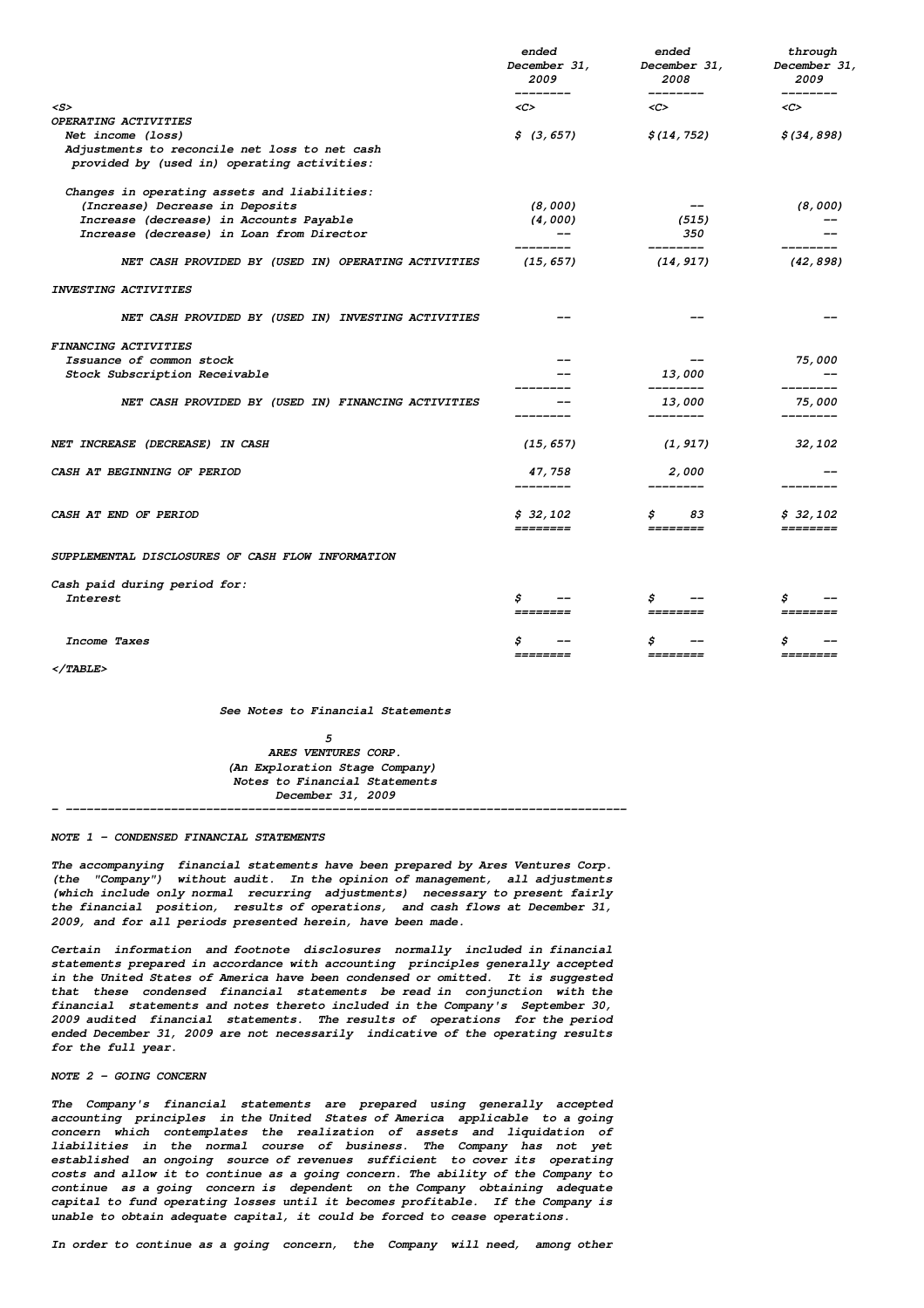**things, additional capital resources. Management's plan is to obtain such resources for the Company by obtaining capital from management and other investors sufficient to meet its minimal operating expenses and seeking equity and/or debt financing. However management cannot provide any assurances that the Company will be successful in accomplishing any of its plans.**

**The ability of the Company to continue as a going concern is dependent upon its ability to successfully accomplish the plans described in the preceding paragraph and eventually secure other sources of financing and attain profitable operations. The accompanying financial statements do not include any adjustments that might be necessary if the Company is unable to continue as a going concern.**

#### **NOTE 3 - SUBSEQUENT EVENTS**

**The Company has evaluated subsequent events from the balance sheet date through January 18, 2010 and determined there are no items to disclose.**

**6**

**ITEM 2. MANAGEMENT'S DISCUSSION AND ANALYSIS OR PLAN OF OPERATION**

### **FORWARD LOOKING STATEMENTS**

**This report contains forward-looking statements that involve risk and uncertainties. We use words such as "anticipate", "believe", "plan", "expect", "future", "intend", and similar expressions to identify such forward-looking statements. Investors should be aware that all forward-looking statements contained within this filing are good faith estimates of management as of the date of this report and actual results may differ materially from historical results or our predictions of future results.**

#### **RESULTS OF OPERATIONS**

**We are still in our exploration stage and have generated no revenue to date.**

**We incurred operating expenses of \$3,657 and \$14,752 for the three months ended December 31, 2009 and 2008, respectively. These expenses consisted of general operating expenses and professional fees, and for the three months ended December 31, 2008 we also incurred \$7,000 in exploration expenses.**

**Our net loss from inception (September 25, 2008) through December 31, 2009 was \$34,898.**

**In September, 2008, a total of 3,000,000 shares of common stock were issued in exchange for \$15,000 US, or \$.005 per share. These securities were issued to Shane Ellis, the officer and director of the company. On May 12, 2009 the Company completed its S-1 offering, selling 3,000,000 common shares at \$.02 per share for total proceeds of \$60,000.**

**The following table provides selected financial data about our company for the period ended December 31, 2009.**

| Balance Sheet Data:      | 12/31/09               |
|--------------------------|------------------------|
|                          |                        |
|                          |                        |
| Cash                     | \$32,102               |
| <i>Total assets</i>      | \$ 8,000               |
| <i>Total liabilities</i> |                        |
| Shareholders' equity     | <i><b>\$40,102</b></i> |

#### **LIQUIDITY AND CAPITAL RESOURCES**

**Our cash balance at December 31, 2009 was \$32,102. If we experience a shortage of funds in the next twelve months we may utilize funds from our director, who has agreed to advance funds for operations, however he has no formal commitment, arrangement or legal obligation to advance or loan funds to us.**

# **PLAN OF OPERATION**

**Our plan of operation for the twelve months is to complete Phases 2 and 3 of the exploration program, if warranted by the results of Phase 1A. In addition to the \$34,500 we anticipate spending for the remainder of the exploration program as**

**7**

**outlined below, we anticipate spending an additional \$10,000 on professional fees, including fees payable in complying with reporting obligations, and general administrative costs. Total expenditures over the next 12 months are therefore expected to be approximately \$44,500.**

**The following work program has been recommended by the consulting geologist who prepared the geology report.**

**PHASE 1 (COMPLETED)**

**Detailed prospecting, mapping and soil geochemistry. The estimated cost for this program is all inclusive.**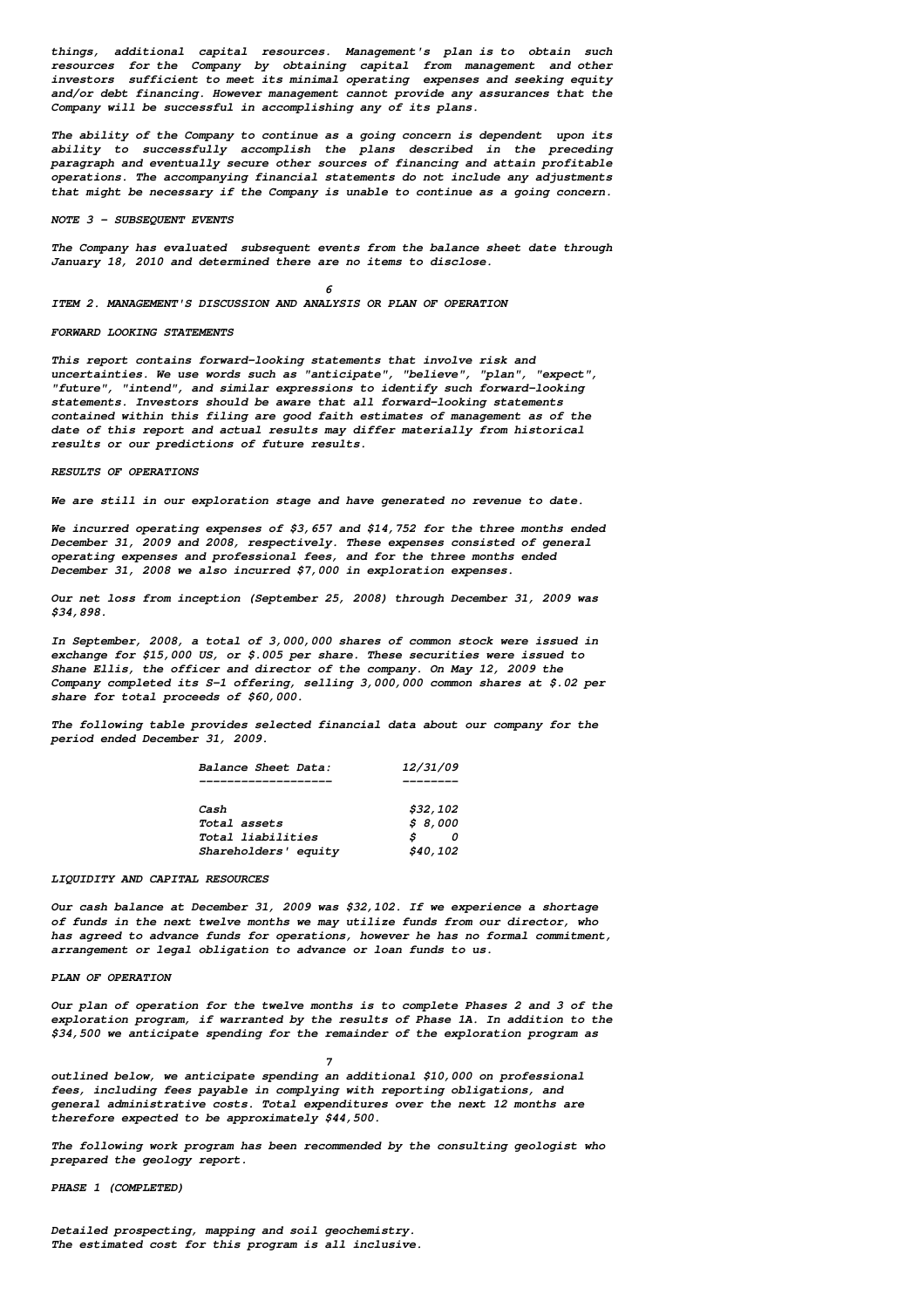| The timeline for accomplishing this phase of fieldwork                                                                                                                                                                                                                         |                        |
|--------------------------------------------------------------------------------------------------------------------------------------------------------------------------------------------------------------------------------------------------------------------------------|------------------------|
| including the turn-around time on analyses is approximately<br>two months                                                                                                                                                                                                      | $$8,500$ paid          |
| PHASE 1A (FIELDWORK COMPLETED)                                                                                                                                                                                                                                                 |                        |
| Fill-n MMI sampling to establish a more exact pattern of<br>Anomalies found in Phase 1.                                                                                                                                                                                        | \$ 8,000 paid          |
| PHASE 2                                                                                                                                                                                                                                                                        |                        |
| Magnetometer and VLF electromagnetic, grid<br>controlled surveys over the areas of interest<br>determined by the Phase 1 survey. Included in this<br>estimated cost is transportation, accommodation,<br>board, grid installation, two geophysical surveys,<br>maps and report | 9,500                  |
| PHASE 3                                                                                                                                                                                                                                                                        |                        |
| Induced polarization survey over grid controlled<br>anomalous area of interest outlined by Phase 1&2<br>fieldwork. Hoe or bulldozer trenching, mapping and<br>sampling of bedrock anomalies. Includes assays, maps<br>and reports                                              | 25,000                 |
|                                                                                                                                                                                                                                                                                |                        |
| Total                                                                                                                                                                                                                                                                          | <i><b>\$51,000</b></i> |
|                                                                                                                                                                                                                                                                                | =======                |

**Each phase following phase 1 is contingent upon favorable results from the previous phase.**

**The geologist completed Phase 1 in October 2009 and recommended a followup Phase 1 at a cost of \$8,000. He completed the field work for the followup Phase 1A in November 2009, we are currently reviewing his recommendation regarding further exploration.**

**The above program costs are management's estimates based upon the recommendations of the professional consulting geologist's report and the actual project costs may exceed our estimates.**

**8 Following phase one of the exploration program, if it proves successful in identifying mineral deposits, we intend to proceed with phase two of our exploration program. The estimated cost of this program is \$9,500 and will take approximately 3 weeks to complete and an additional two to three months for the consulting geologist to receive the results from the assay lab and prepare his report.**

**Following phase two of the exploration program, if it proves successful, we intend to proceed with phase three of our exploration program. The estimated cost of this program is \$25,000 and will take approximately one month to complete and an additional two to three months for the consulting geologist to receive the results from the assay lab and prepare his report.**

**We anticipate commencing the second phase of our exploration program in spring 2010 and phase 3 in summer 2010, if warranted. We have a verbal agreement with Western Minerals Inc., the consulting geology company who prepared the geology report on our claim, to retain their services for our planned exploration program. We cannot provide investors with any assurance that we will be able to raise sufficient funds to proceed with any work after the exploration program if we find mineralization.**

# **OFF-BALANCE SHEET ARRANGEMENTS**

**We do not have any off-balance sheet arrangements that have or are reasonably likely to have a current or future effect on our financial condition, changes in financial condition, revenues or expenses, results of operations, liquidity, capital expenditures or capital resources that is material to investors.**

# **ITEM 4. CONTROLS AND PROCEDURES**

# **MANAGEMENT'S REPORT ON INTERNAL CONTROL OVER FINANCIAL REPORTING**

**Our management is responsible for establishing and maintaining adequate internal control over financial reporting. Internal control over financial reporting is defined in Rule 13a-15(f) or 15d-15(f) promulgated under the Securities Exchange Act of 1934 as a process designed by, or under the supervision of, the company's principal executive and principal financial officers and effected by the company's board of directors, management and other personnel, to provide reasonable assurance regarding the reliability of financial reporting and the preparation of financial statements for external purposes in accordance with accounting principles generally accepted in the United States of America and includes those policies and procedures that:**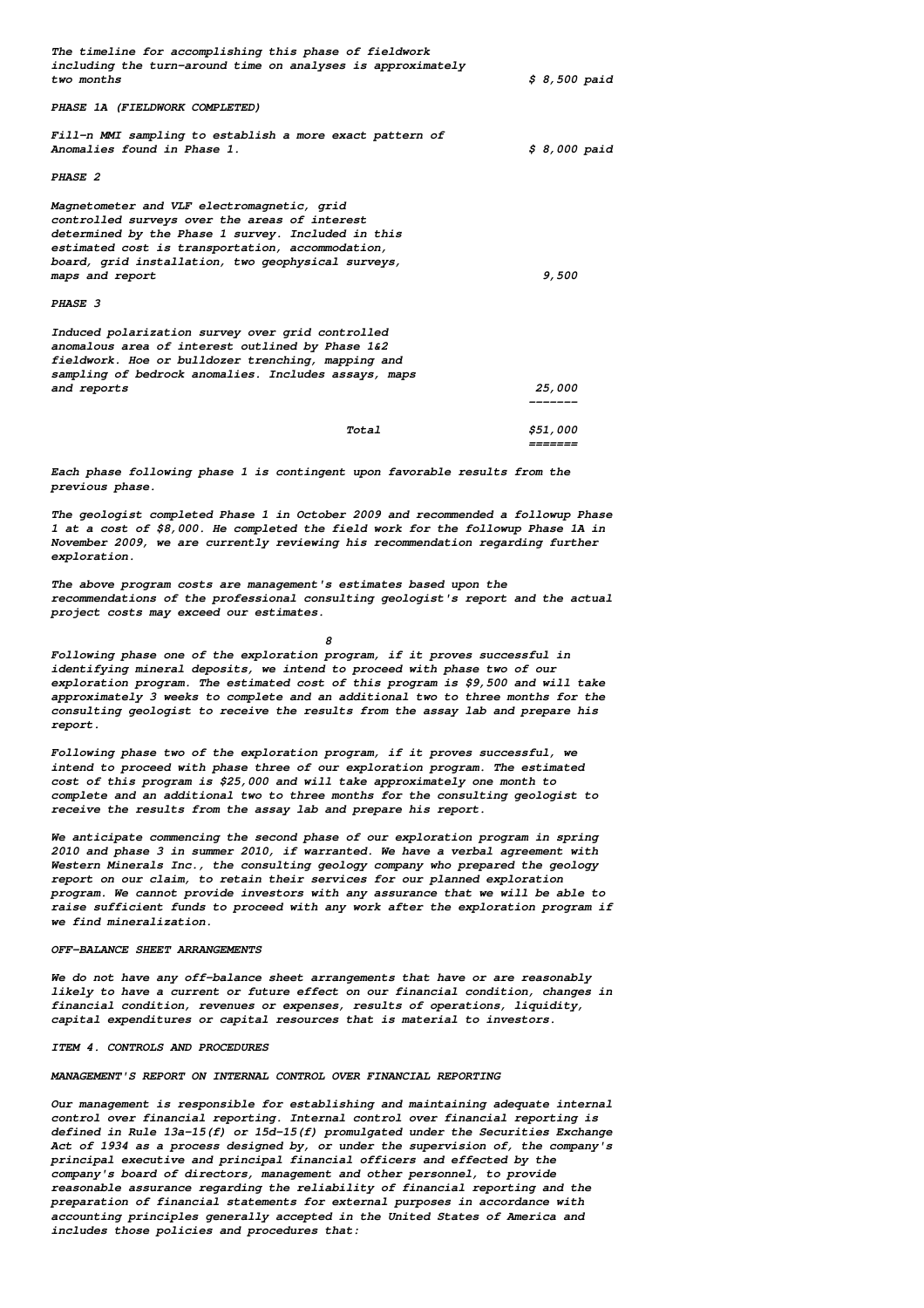- **- Pertain to the maintenance of records that in reasonable detail accurately and fairly reflect the transactions and dispositions of the assets of the company;**
- **- Provide reasonable assurance that transactions are recorded as necessary to permit preparation of financial statements in accordance with accounting principles generally accepted in the United States of America and that receipts and expenditures of the company are being made only in accordance with authorizations of management and directors of the company; and**
	- **9**
- **- Provide reasonable assurance regarding prevention or timely detection of unauthorized acquisition, use or disposition of the company's assets that could have a material effect on the financial statements.**

**Because of its inherent limitations, internal control over financial reporting may not prevent or detect misstatements. Projections of any evaluation of effectiveness to future periods are subject to the risk that controls may become inadequate because of changes in conditions, or that the degree of compliance with the policies or procedures may deteriorate. All internal control systems, no matter how well designed, have inherent limitations. Therefore, even those systems determined to be effective can provide only reasonable assurance with respect to financial statement preparation and presentation. Because of the inherent limitations of internal control, there is a risk that material misstatements may not be prevented or detected on a timely basis by internal control over financial reporting. However, these inherent limitations are known features of the financial reporting process. Therefore, it is possible to design into the process safeguards to reduce, though not eliminate, this risk.**

**As of December 31, 2009 management assessed the effectiveness of our internal control over financial reporting based on the criteria for effective internal control over financial reporting established in Internal Control--Integrated Framework issued by the Committee of Sponsoring Organizations of the Treadway Commission ("COSO") and SEC guidance on conducting such assessments. Based on that evaluation, they concluded that, during the period covered by this report, such internal controls and procedures were not effective to detect the inappropriate application of US GAAP rules as more fully described below. This was due to deficiencies that existed in the design or operation of our internal controls over financial reporting that adversely affected our internal controls and that may be considered to be material weaknesses.**

**The matters involving internal controls and procedures that our management considered to be material weaknesses under the standards of the Public Company Accounting Oversight Board were: (1) lack of a functioning audit committee due to a lack of a majority of independent members and a lack of a majority of outside directors on our board of directors, resulting in ineffective oversight in the establishment and monitoring of required internal controls and procedures; (2) inadequate segregation of duties consistent with control objectives; and (3) ineffective controls over period end financial disclosure and reporting processes. The aforementioned material weaknesses were identified by our Chief Executive Officer in connection with the review of our financial statements as of December 31, 2009.**

**Management believes that the material weaknesses set forth in items (2) and (3) above did not have an effect on our financial results. However, management believes that the lack of a functioning audit committee and the lack of a majority of outside directors on our board of directors results in ineffective oversight in the establishment and monitoring of required internal controls and procedures, which could result in a material misstatement in our financial statements in future periods.**

#### **MANAGEMENT'S REMEDIATION INITIATIVES**

**In an effort to remediate the identified material weaknesses and other deficiencies and enhance our internal controls, we have initiated, or plan to initiate, the following series of measures:**

**10**

**We will create a position to segregate duties consistent with control objectives and will increase our personnel resources and technical accounting expertise within the accounting function when funds are available to us. And, we plan to appoint one or more outside directors to our board of directors who shall be appointed to an audit committee resulting in a fully functioning audit committee who will undertake the oversight in the establishment and monitoring of required internal controls and procedures such as reviewing and approving estimates and assumptions made by management when funds are available to us.**

**Management believes that the appointment of one or more outside directors, who shall be appointed to a fully functioning audit committee, will remedy the lack of a functioning audit committee and a lack of a majority of outside directors on our Board.**

**We anticipate that these initiatives will be at least partially, if not fully, implemented by December 31, 2010. Additionally, we plan to test our updated controls and remediate our deficiencies by December 31, 2010.**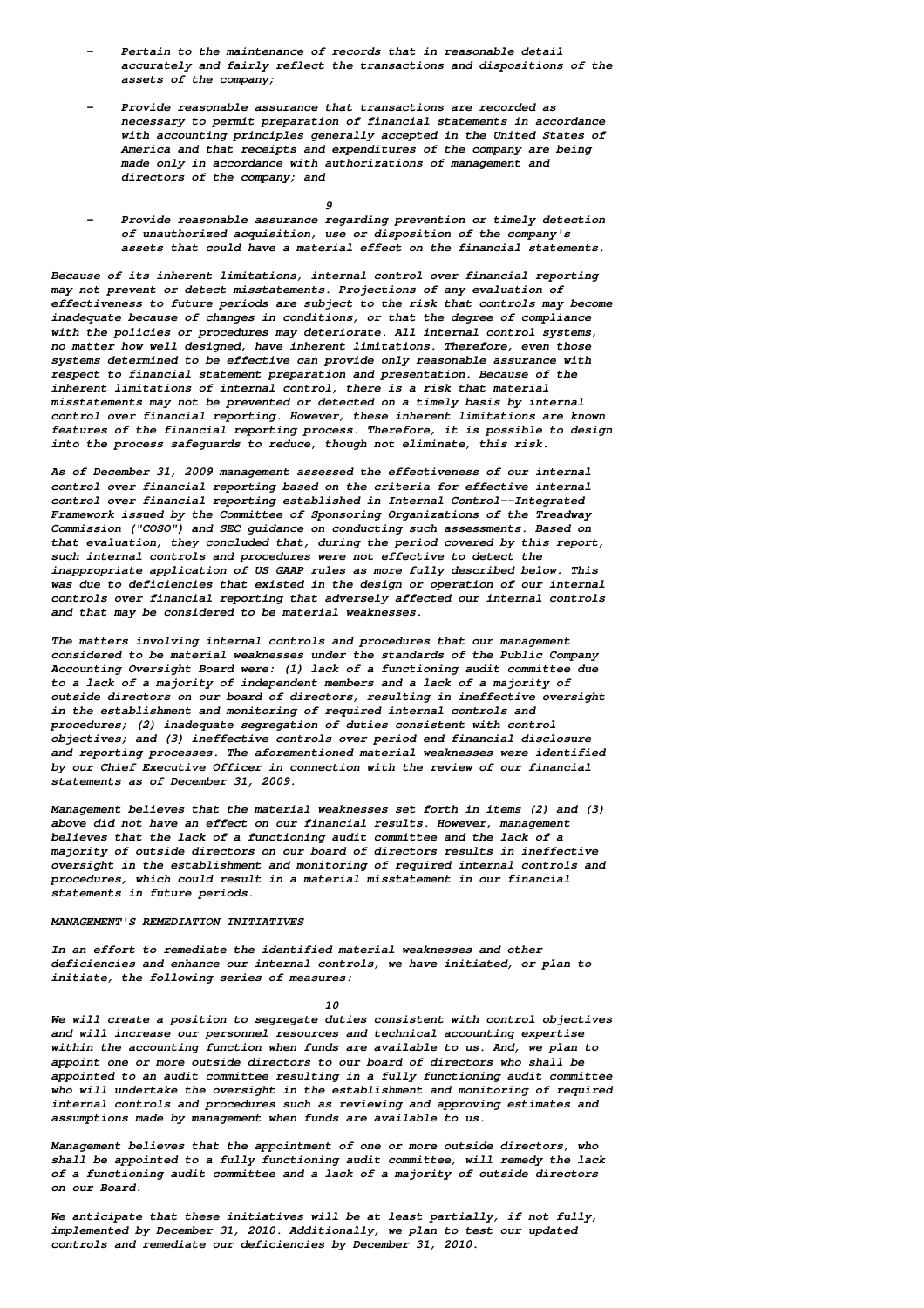#### **CHANGES IN INTERNAL CONTROLS OVER FINANCIAL REPORTING**

**There was no change in our internal controls over financial reporting that occurred during the period covered by this report, which has materially affected, or is reasonably likely to materially affect, our internal controls over financial reporting.**

#### **11 PART II. OTHER INFORMATION**

#### **ITEM 5. OTHER INFORMATION**

**CHANGES IN AND DISAGREEMENTS WITH ACCOUNTANTS ON FINANCIAL DISCLOSURE**

# **(a) Dismissal of Moore & Associates Chartered**

**On August 4, 2009, Board of Directors of the Registrant dismissed Moore & Associates Chartered, its independent registered public account firm. On the same date, August 4, 2009, the accounting firm of Seale and Beers, CPAs was engaged as the Registrant's new independent registered public account firm. The Board of Directors of the Registrant and the Registrant's Audit Committee approved of the dismissal of Moore & Associates Chartered and the engagement of Seale and Beers, CPAs as its independent auditor. None of the reports of Moore & Associates Chartered on the Company's financial statements for the year or subsequent interim period contained an adverse opinion or disclaimer of opinion, or was qualified or modified as to uncertainty, audit scope or accounting principles, except that the Registrant's audited financial statements contained in its Form 10-K for the fiscal year ended September 30, 2008 a going concern qualification in the registrant's audited financial statements.**

**During the registrant's most recent fiscal year and the subsequent interim periods thereto, there were no disagreements with Moore and Associates, Chartered whether or not resolved, on any matter of accounting principles or practices, financial statement disclosure, or auditing scope or procedure, which, if not resolved to Moore and Associates, Chartered's satisfaction, would have caused it to make reference to the subject matter of the disagreement in connection with its report on the registrant's financial statements.**

**The registrant requested that Moore and Associates, Chartered furnish it with a letter addressed to the Securities and Exchange Commission stating whether it agreed with the above statements. On September 2, 2009, Moore and Associates declined our request for the letter.**

**On September 2, 2009 the registrant was advised by the Securities and Exchange Commission that the Public Company Accounting Oversight Board (PCAOB) had revoked the registration of Moore and Associates, Chartered on August 27, 2009 because of violations of PCAOB rules and auditing standards in auditing the financial statements, PCAOB rules and quality controls standards, and Section 10(b) of the Securities Exchange Act of 1934 and Rule 10b-5 thereunder, and non-cooperation with a Board investigation.**

**As Moore and Associates, Chartered is no longer registered with the PCAOB; the registrant may no longer include Moore and Associates, Chartered's audit reports or consents in filings with the Commission made on or after August 27, 2009. We were required to have Seale and Bears, CPA's, our new independent accoutant, re-audit the financial statements for the year ended September 30, 2008.**

**b) Engagement of Seale and Beers, CPAs**

**On August 4, 2009, the registrant engaged Seale and Beers, CPAs as its independent accountant. During the most recent fiscal year and the interim periods preceding the engagement, the registrant has not consulted Seale and Beers, CPAs regarding any of the matters set forth in Item 304(a)(2)(i) or (ii) of Regulation S-B.**

**ITEM 6. EXHIBITS**

**<TABLE>**

**12**

| <b><caption></caption></b><br>Exhibit No.<br>__________ | Exhibit                                                 | Incorporated by Reference or Filed Herewith                                                                                           |
|---------------------------------------------------------|---------------------------------------------------------|---------------------------------------------------------------------------------------------------------------------------------------|
| <s></s>                                                 | $\langle C \rangle$                                     | $\langle C \rangle$                                                                                                                   |
| 3.1                                                     | Articles of Incorporation                               | Incorporated by reference to the Registration<br>Statement on Form S-1 filed with the SEC on<br>October 20, 2008, File No. 333-154455 |
| $3.2^{\circ}$                                           | Bylaws                                                  | Incorporated by reference to the Registration<br>Statement on Form S-1 filed with the SEC on<br>October 20, 2008, File No. 333-154455 |
| 31.1                                                    | Section 302 Certification of<br>Chief Executive Officer | Filed herewith                                                                                                                        |
| 31.2                                                    | Section 302 Certification of                            | <b>Filed herewith</b>                                                                                                                 |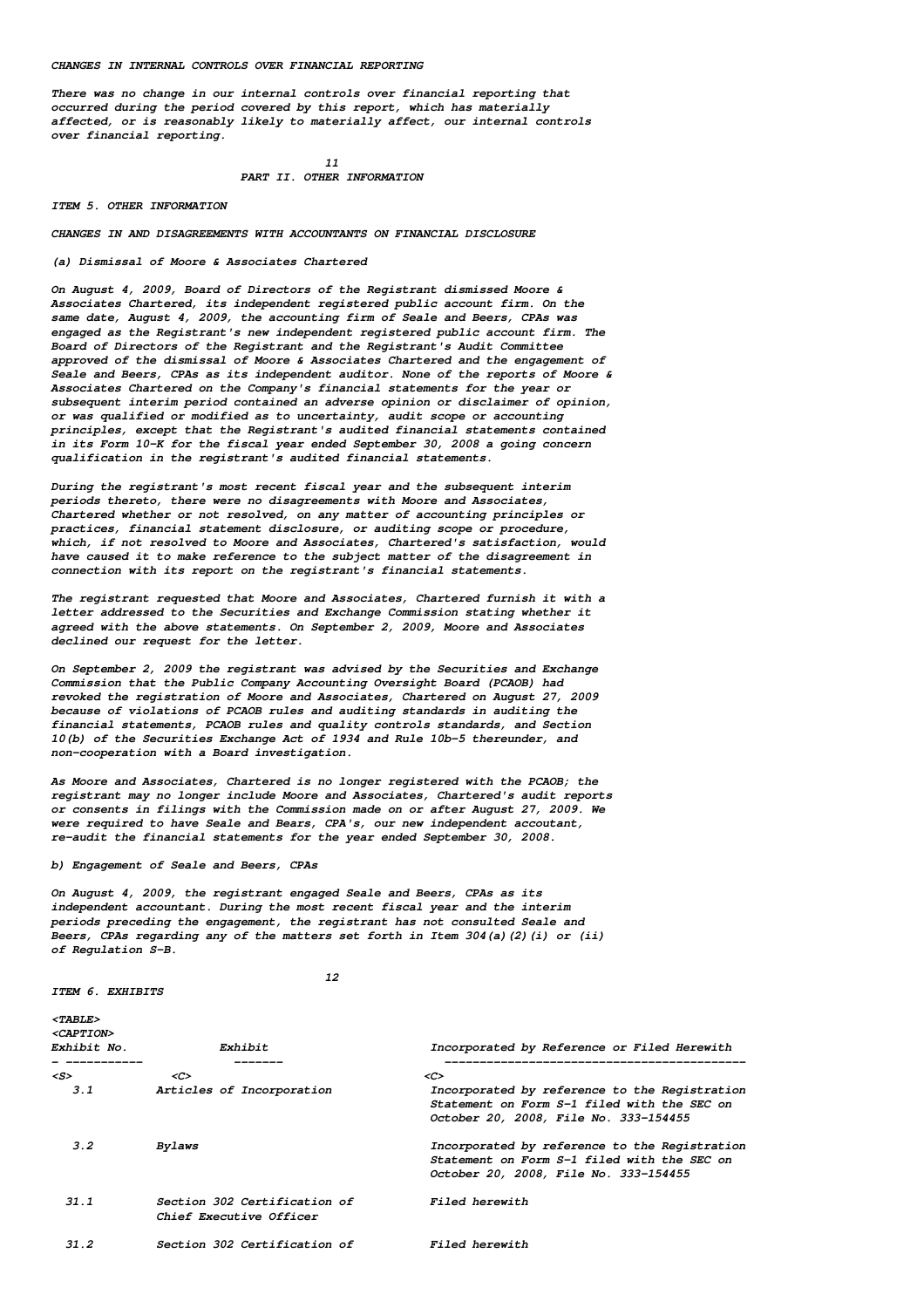# **Chief Financial Officer**

| -32 | Section 906 Certification of | <i>Filed herewith</i> |
|-----|------------------------------|-----------------------|
|     | Chief Executive Officer and  |                       |
|     | Chief Financial Officer      |                       |

**</TABLE>**

**SIGNATURES**

**Pursuant to the requirements of the Securities Exchange Act of 1934, the Registrant has duly caused this report to be signed on its behalf by the undersigned, thereunto duly authorized.**

**February 16, 2010 Ares Ventures Corp.**

**/s/ Shane Ellis**

**---------------------------------------------------**

**By: Shane Ellis (Chief Executive Officer, Chief Financial Officer, Principal Accounting Officer, President, Secretary, Treasurer & Sole Director)**

**13**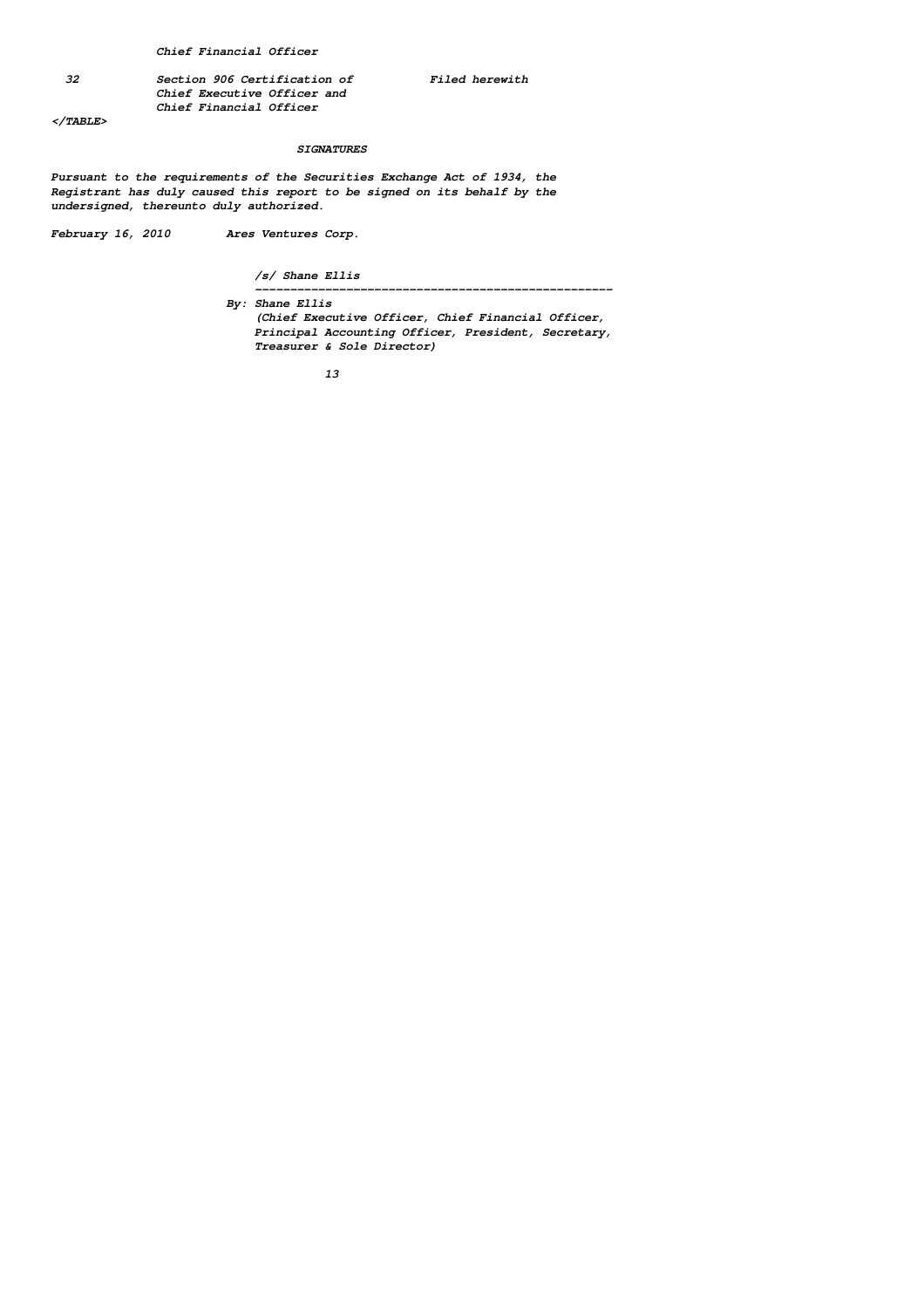**CERTIFICATION OF THE CHIEF EXECUTIVE OFFICER Pursuant to 18 U.S.C. 1350 (Section 302 of the Sarbanes-Oxley Act of 2002)**

- **I, Shane Ellis, certify that:**
- **1. I have reviewed this Report on Form 10-Q of Ares Ventures Corp.;**
- **2. Based on my knowledge, this report does not contain any untrue statement of a material fact or omit to state a material fact necessary to make the statements made, in light of the circumstances under which such statements were made, not misleading with respect to the period covered by this report;**
- **3. Based on my knowledge, the financial statements, and other financial information included in this report, fairly present in all material respects the financial condition, results of operations and cash flows of the registrant as of, and for, the periods presented in this report;**
- **4. The registrant's other certifying officer(s) and I are responsible for establishing and maintaining disclosure controls and procedures (as defined in Exchange Act Rules 13a-15(e) and 15d-15(e)) and internal control over financial reporting (as defined in Exchange Act Rules 13a-15(f) and 15d-15(f)) for the registrant and have:**
	- **a) Designed such disclosure controls and procedures, or caused such disclosure controls and procedures to be designed under our supervision, to ensure that material information relating to the registrant, including its consolidated subsidiaries, is made known to us by others within those entities, particularly during the period in which this report is being prepared;**
	- **b) Designed such internal control over financial reporting, or caused such internal control over financial reporting to be designed under our supervision, to provide reasonable assurance regarding the reliability of financial reporting and the preparation of financial statements for external purposes in accordance with generally accepted accounting principles;**
	- **c) Evaluated the effectiveness of the registrant's disclosure controls and procedures and presented in this report our conclusions about the effectiveness of the disclosure controls and procedures, as of the end of the period covered by this report based on such evaluation; and**
	- **d) Disclosed in this report any change in the registrant's internal control over financial reporting that occurred during the registrant's most recent fiscal quarter (the registrant's fourth fiscal quarter in the case of an annual report) that has materially affected, or is reasonably likely to materially affect, the registrant's internal control over financial reporting; and**
- **5. The registrant's other certifying officer(s) and I have disclosed, based on our most recent evaluation of internal control over financial reporting, to the registrant's auditors and the audit committee of the registrant's board of directors (or persons performing the equivalent functions):**
	- **a) All significant deficiencies and material weaknesses in the design or operation of internal control over financial reporting which are reasonably likely to adversely affect the registrant's ability to record, process, summarize and report financial information; and**
	- **b) Any fraud, whether or not material, that involves management or other employees who have a significant role in the registrant's internal control over financial reporting.**

**Date: February 16, 2010**

**/s/ Shane Ellis**

**- -------------------------------- Shane Ellis Chief Executive Officer**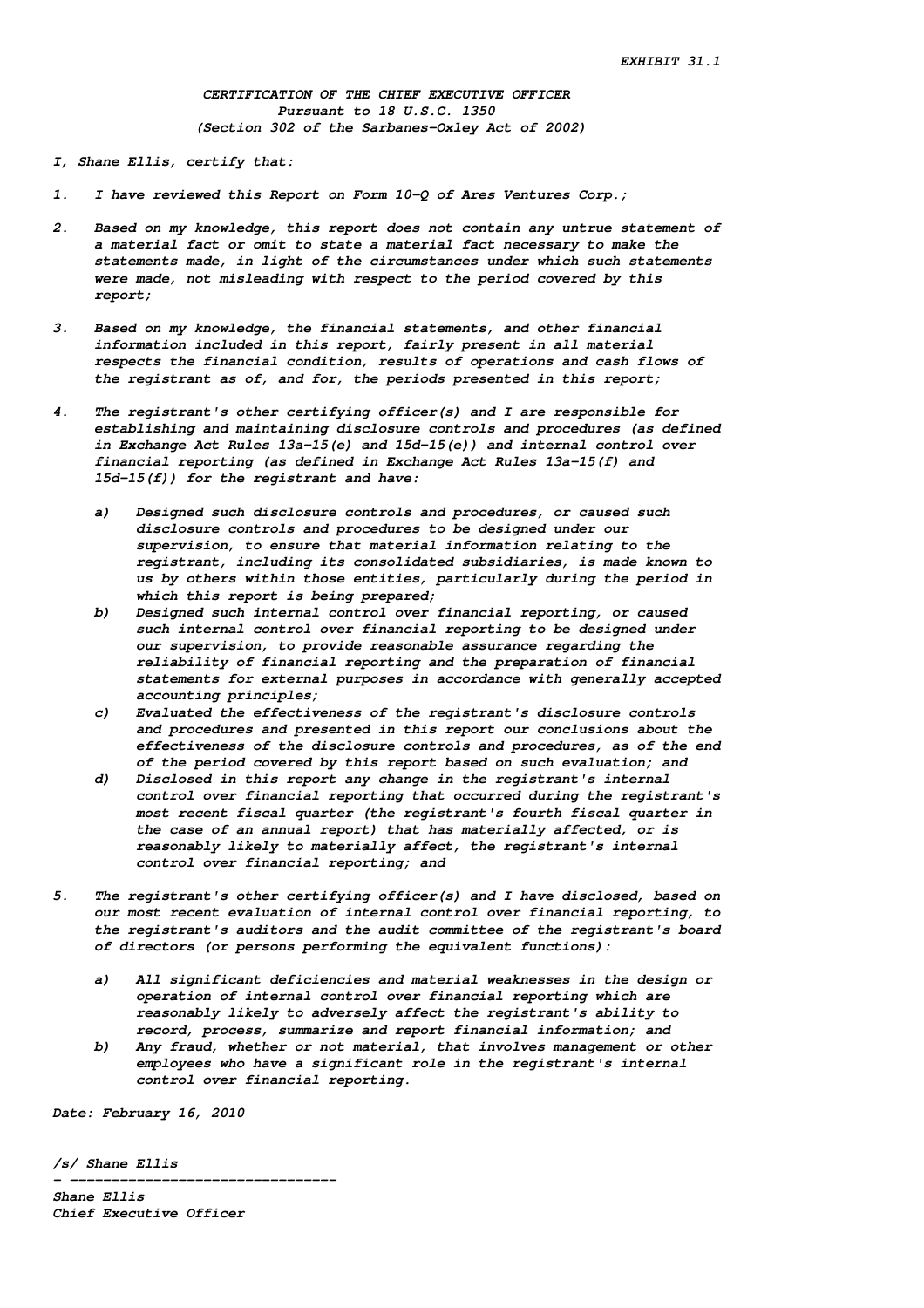**CERTIFICATION OF THE CHIEF FINANCIAL OFFICER Pursuant to 18 U.S.C. 1350 (Section 302 of the Sarbanes-Oxley Act of 2002)**

- **I, Shane Ellis, certify that:**
- **1. I have reviewed this Report on Form 10-Q of Ares Ventures Corp.;**
- **2. Based on my knowledge, this report does not contain any untrue statement of a material fact or omit to state a material fact necessary to make the statements made, in light of the circumstances under which such statements were made, not misleading with respect to the period covered by this report;**
- **3. Based on my knowledge, the financial statements, and other financial information included in this report, fairly present in all material respects the financial condition, results of operations and cash flows of the registrant as of, and for, the periods presented in this report;**
- **4. The registrant's other certifying officer(s) and I are responsible for establishing and maintaining disclosure controls and procedures (as defined in Exchange Act Rules 13a-15(e) and 15d-15(e)) and internal control over financial reporting (as defined in Exchange Act Rules 13a-15(f) and 15d-15(f)) for the registrant and have:**
	- **a) Designed such disclosure controls and procedures, or caused such disclosure controls and procedures to be designed under our supervision, to ensure that material information relating to the registrant, including its consolidated subsidiaries, is made known to us by others within those entities, particularly during the period in which this report is being prepared;**
	- **b) Designed such internal control over financial reporting, or caused such internal control over financial reporting to be designed under our supervision, to provide reasonable assurance regarding the reliability of financial reporting and the preparation of financial statements for external purposes in accordance with generally accepted accounting principles;**
	- **c) Evaluated the effectiveness of the registrant's disclosure controls and procedures and presented in this report our conclusions about the effectiveness of the disclosure controls and procedures, as of the end of the period covered by this report based on such evaluation; and**
	- **d) Disclosed in this report any change in the registrant's internal control over financial reporting that occurred during the registrant's most recent fiscal quarter (the registrant's fourth fiscal quarter in the case of an annual report) that has materially affected, or is reasonably likely to materially affect, the registrant's internal control over financial reporting; and**
- **5. The registrant's other certifying officer(s) and I have disclosed, based on our most recent evaluation of internal control over financial reporting, to the registrant's auditors and the audit committee of the registrant's board of directors (or persons performing the equivalent functions):**
	- **a) All significant deficiencies and material weaknesses in the design or operation of internal control over financial reporting which are reasonably likely to adversely affect the registrant's ability to record, process, summarize and report financial information; and**
	- **b) Any fraud, whether or not material, that involves management or other employees who have a significant role in the registrant's internal control over financial reporting.**

**Date: February 16, 2010**

**/s/ Shane Ellis**

**- --------------------------------- Shane Ellis Chief Financial Officer**